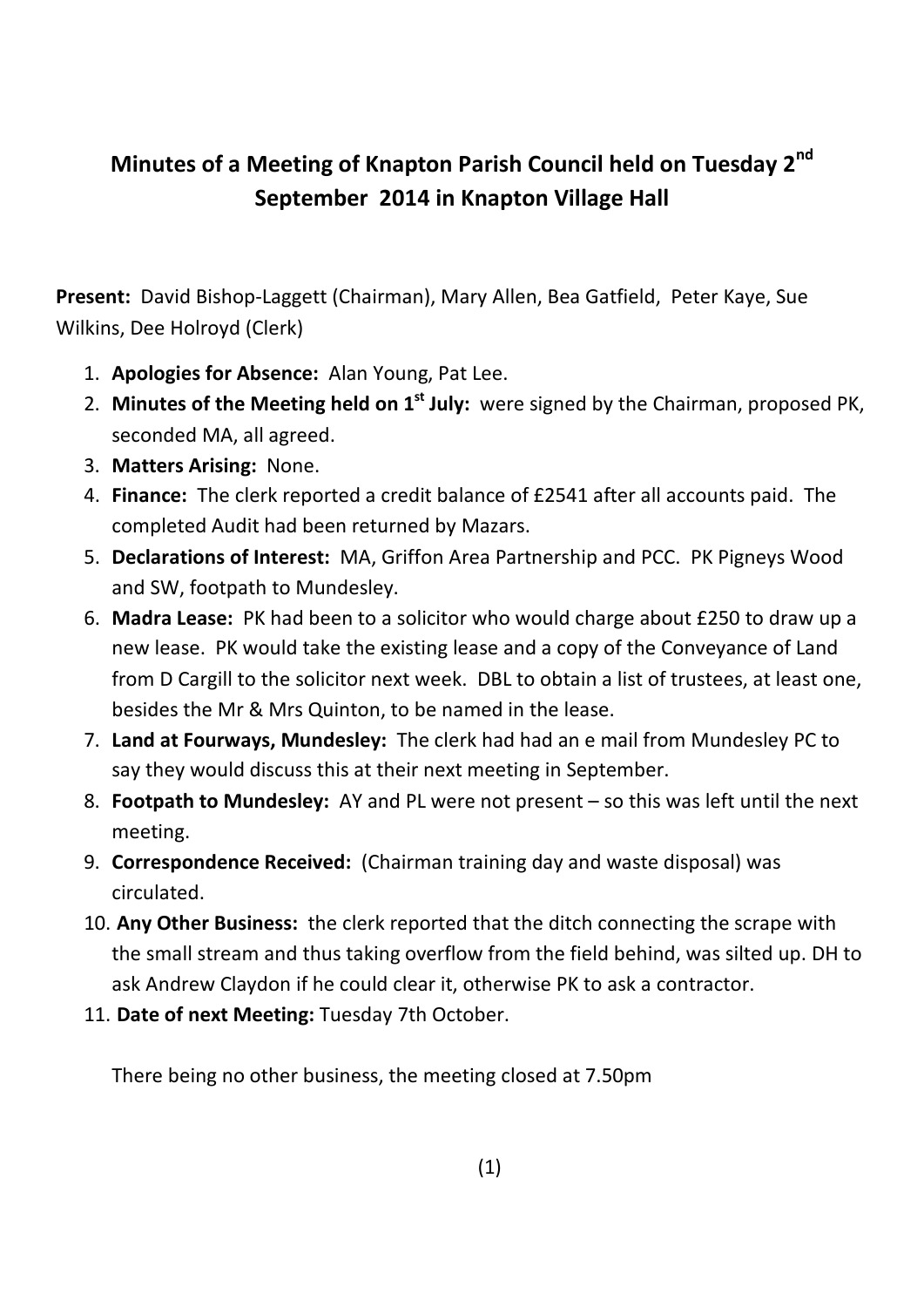## **Councillors Reports**:

Councillor Graham Jones (NNDC) (i) A decision on the Millennium Field/village green situation would be hopefully be reached in the next two months. (ii) The Griffon Area Partnership, which was very regularly used in North Walsham by vulnerable people, was seriously short of funds after cuts. GJ asked the PC to consider the Partnership when minded to give any funding, and to support a Quiz Night at the end of the month. MA had asked the Methodist Church to consider some funding. (ii) NNDC had suffered serious cut back in funding. GJ was asked why the NNDC offices had had so much money spent on them. WN said this was because of health and safety which needed to upgrade the building, but it was generally agreed that money had been wasted and the NNDC was `top-heavy` staff-wise. GJ offered a tour of the NNDC offices which PK, SW and BG would like to take up. (iii) All County Council funding for public rights of way had been withdrawn as part of the cuts. (iv) Care in the Community was suffering due to reduced funding.

Councillor Wyndham Northam (NNDC) reported that (i) The state of education in Norfolk had much improved. (ii) Very good work was being doing in the area of dementia care. (iii) There was an opportunity to dispose of hazardous waste on 20<sup>th</sup>/21<sup>st</sup> September at the Mayton Wood Recycling Centre, Little Hautbois, Coltishall.

DBL asked WN why Highways were failing to, in particular, re-paint fading white lines cut back overgrowing hedges and effectively fill pot holes. GJ suggested asking Steve White at Highways to do the necessary work and to report to WN if the work was not done within two weeks. Grass cutting in Knapton had been very badly carried out. SW suggested that Highways should withhold payment to contractors until the job was well done. PK asked whether, if the councils were currently managing on much smaller budgets, they had been over spending before the cuts. WN left the meeting.